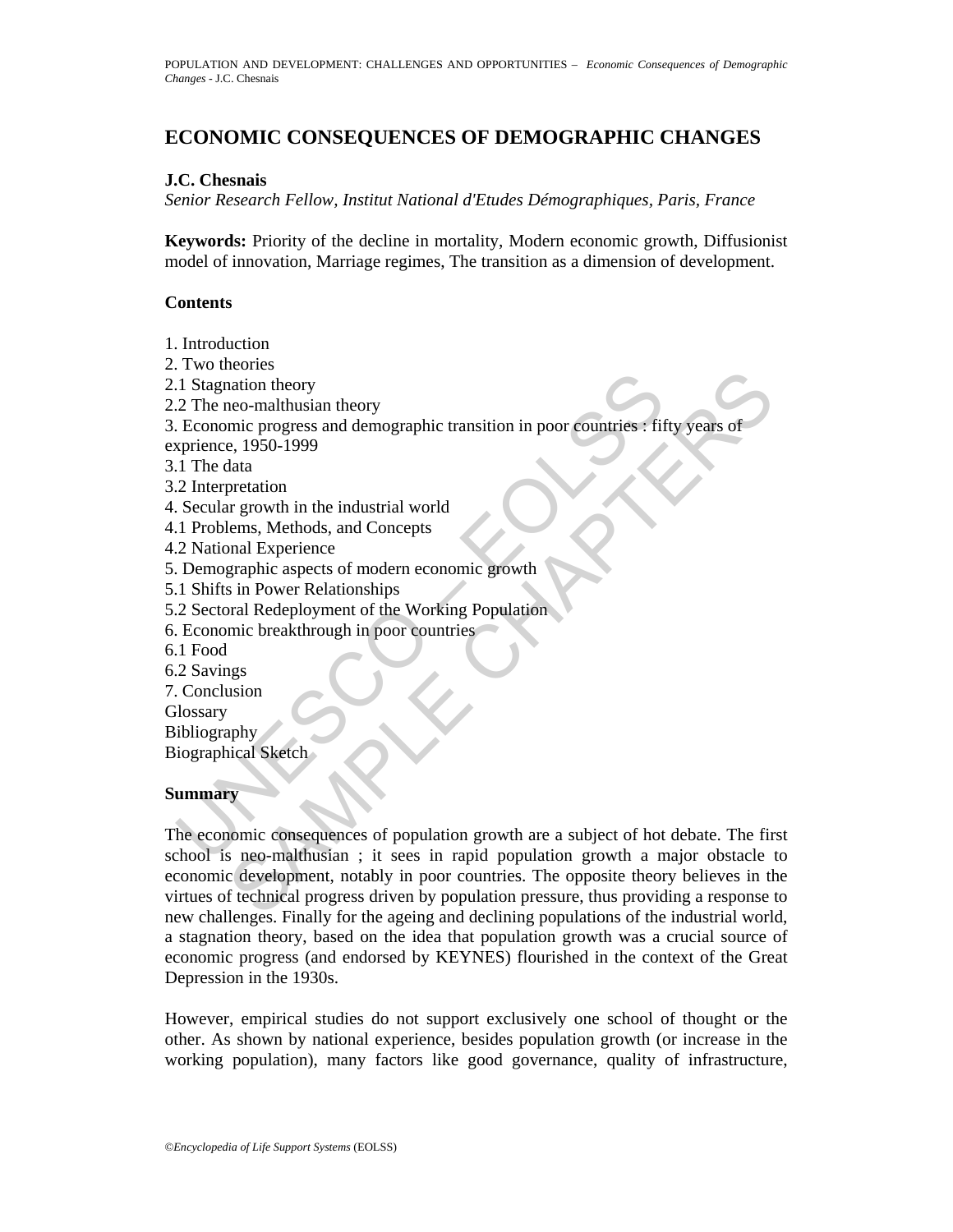investment in human capital, or urban tradition play a key role in sustained long-term economic growth.

# **1. Introduction**

Taking a somewhat simplified view, we can distinguish two opposing theoretical perspectives on the nature of demographic influences. Both are in their own fashion basically deterministic. The first sees in demographic growth a major obstacle to economic improvement, whilst the second perceives it as an indispensable stimulant. The first is prompted by fears of excess, the second by fears of insufficiency. In reality, they are not as incompatible as they may at first appear, because they do not refer to the same universe. One begins from the static or declining populations of the industrial world, whilst the other focuses on rapid demographic growth in less developed countries.

We shall consider first the theory of stagnation, illustrated by the works of Keynes (1937) and Hansen (1939) and then the neo-Malthusian theory. Both accord a strategic role to the same factor - the formation of capital.

#### **2. Two theories**

# **2.1 Stagnation theory**

# **The Sources of Long-Term Growth**

orld, whilst the other focuses on rapid demographic growth in<br>
wuntries.<br>
Ve shall consider first the theory of stagnation, illustrated by the 1937) and Hansen (1939) and then the neo-Malthusian theory. Both a<br>
ble to the Whilst the other focuses on rapid demographic growth in less developes.<br>
S.<br>
Consider first the theory of stagnation, illustrated by the works of Keyne<br>
d Hansen (1939) and then the neo-Malthusian theory. Both accord a str The theory of stagnation was developed during the 1930s and belongs to the same body of ideas as the West's preoccupation with population decline. Hansen, noting that "economists raised in the tradition of Malthusian theory think in static terms and have tended to give the cessation of demographic growth an optimistic interpretation", conceded that the continuation of nineteenth century growth rates would have given rise to insoluble problems ; but he argued, in opposition to Malthusian interpretations, that it would be falling into "ill-founded optimism" to ignore the structural imbalances which would have to be faced in the case of prolonged decline. Hansen here relies on Adam Smith, who regarded population growth as both a cause and a consequence of economic progress. For Smith, the mechanism of this interaction was as follows : population growth stimulates the division of labour, leading to increased productivity ; this produces a rise in income and an additional accumulation of capital ; and these factors, in turn, bring about a rise in rates of pay, thereby tending to promote further population growth. Thus, a spiral of growth is set in motion : a growing population, by extending the market and stimulating creativity, facilitates the division of labour and production of wealth ; this in turn encourages population growth (through mortality decline and the incentive to marry).

Economic progress, for Hansen, consists in three elements : (1) inventions ; (2) discovery and exploitation of land and new resources ; and (3) population growth.

Demographic growth in the second half of the 19th century is responsible for approximately 40 % of the total volume of the formation of capital in Western Europe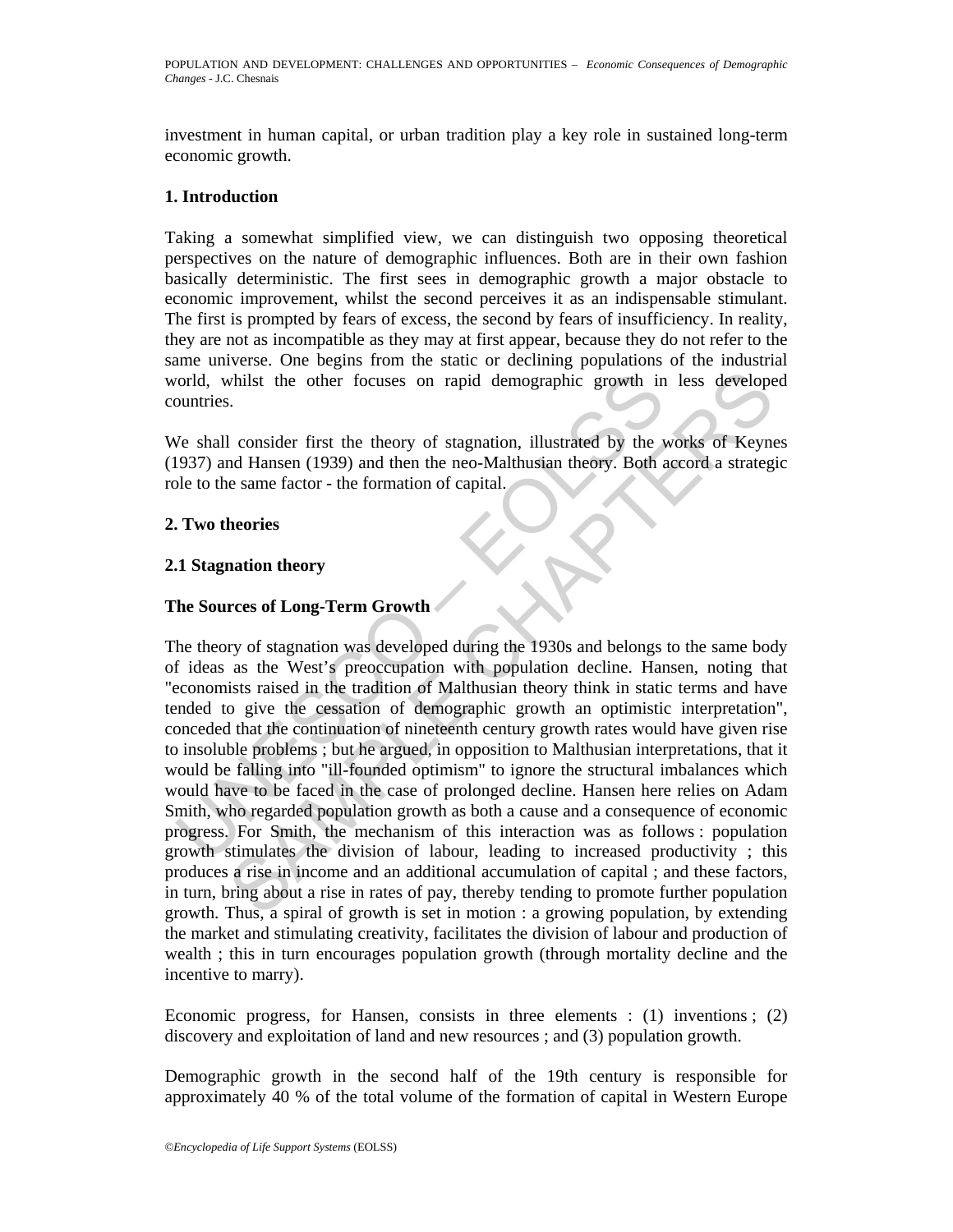and 60 % in the US. With the advent of stationary populations, these economies could therefore lose half of their investment incentives.

Thus -and on this point the analyses of Keynes and Hansen are in complete agreementpopulation decline (or a least the slackening of rates of growth), by reducing investment opportunities, tends to aggravate unemployment and economic depression as demand falls below what investors had expected. In the analysis of long-term economic growth prospects, Keynes attributes a crucial role to demographic growth, which represents, in his view, the principal determinant of demand.

Population's role within the demand for goods is particularly important in the construction and housing sector, which in less developed countries may represent up to a third of gross investment. Kuznets (1965), for example, in his reconstruction of American growth over the long term (1870-1955), stresses the relation between long fluctuations in rates of population growth and corresponding fluctuations in housing construction. Oscillations in net or gross housing construction reflect -either immediately or after a slight interval- variations in net population growth. The same applies to other aspects of capital outlay, for example, infrastructure.

# **2.2 The neo-malthusian theory**

third of gross investment. Kuznets (1965), for example, in his interican growth over the long term (1870-1955), stresses the relation than these of population growth and corresponding fluctuations in rates of population gr The aim of this theory is to measure the influence of fertility declines in economic growth ; it singles out the accumulation of capital as the principal determinant of economic growth. A decline in fertility accelerates total income growth and especially the growth of per capital income. The authors usually give three possible explanations of this mechanism : the improvement in productivity per worker ; the resources freed by a decline in the ratio of dependants (due to the fall in the number of births) ; and the savings increase resulting from a rise in average income.

of gross investment. Kuznets (1965), for example, in his reconstruction of<br>moreover over the long term (1870-1955), stresses the relation between lom<br>since are over the long term (1870-1955), stresses the relation between The neo-malthusian model is however limited by some bias : a) the temporal perspective is short, generally 15 to 30 years, the economic consequences of the birth of an individual may make themselves felt over a very long interval - say equal to the length of his or her life. The economic implications of a birth are at first negative (consumption) then gradually become positive as the cumulative balance between personal production and personal consumption since birth is cancelled out b) the definition of investment does not include social and human investment, the model fails to consider state expenditure on infrastructure, schools, education, health and housing c) the hypothesis of the zero marginal productivity of the marginal worker does not seem realistic : new generations are better educated than older ones.

# **3. Economic progress and demographic transition in poor countries : fifty years of experience, 1950-1999**

The simplest experimental approach to the relation between population and economic growth (although its use requires some care) is to calculate the correlation between population growth and increases in per capita income at constant prices over a given period.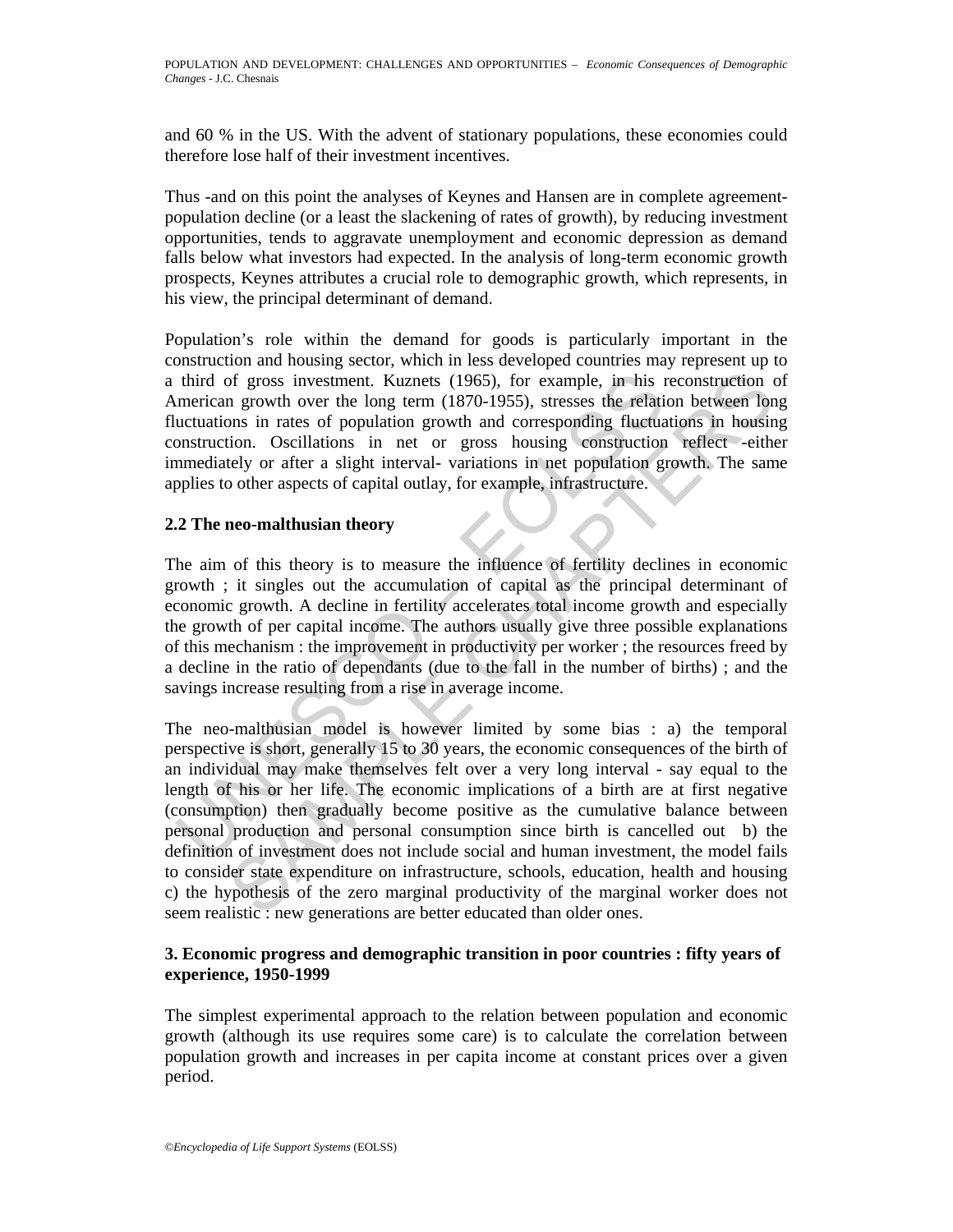# **3.1 The data**

We shall take the beginning of the 1950s as our starting-point, as much for historical reasons as on account of statistical constraints. The general picture of population growth in poor countries from the 1950s onwards is one in which, beginning from a rise in preceding decades, rates move gradually towards a peak in the 1960s, followed by continuing decline since the 1970s. The period 1950-99 thus marks a distinctive historical phase of maximum population growth in the less developed world. Furthermore, national accounts for most of the less developed countries only became available in the last 50 years.

roduct per capita, in countries is higher in countries where population<br>of the reverse where demographic growth is smaller. Therefore, the<br>mengraphic growth, the more significant economic progress tend<br>mpirical observation by capita, in countries is higher in countries where population growth is fast<br>reverse where demographic growth is smaller. Therefore, the more rapid th<br>phic growth, the more significant economic progress tend to be. But t During the period 1950-1970, the weighted annual average rate of increase in real product per capita, in countries is higher in countries where population growth is faster and the reverse where demographic growth is smaller. Therefore, the more rapid the demographic growth, the more significant economic progress tend to be. But this empirical observation does not hold as the general rule, for the following decades, the results change dramatically : countries with rapid population growth (namely in subsaharan Africa) experience the lowest growth in per capita income. This sort of result in continguous periods is somewhat disconcerting. But the explanation is in fact simple : the composition of each group of countries has changed in relation to the history of demographic transition. This being the case, the coefficient of linear correlation between the two series of growth indices, at first positive, then becomes negative.

However the correlation is very weak. It would therefore seem that differences in population growth were not an important variable in explaining contrasting patterns of economic growth. In other words, the general view that rapid population increase is inimical to the country concerned has not been proven. Countries with bad economic performance seem more stricken by political circumstances, corruption and mismanagement than by rapid population growth. The best example is that of subsaharan Africa : one third of the countries are involved in civil or international war, and the others are governed by non-democratic and highly corrupted élites.

#### **3.2 Interpretation**

Where a correlation exists, it may still contain ambiguities ; all historical interactions between two phenomena A and B may in fact be given five different interpretations which are not mutually exclusive. One could be dealing with either the influence of A on B, or that of B on A, or the interaction between A and B, or the action of third phenomenon C on A and B (Thus, demographic growth and economic growth may respond to the same external impetus, such as institutional change or technical progress) or finally a pure coincidence. Conversely, in addition to certain reasons already mentioned, the absence of any significant correlation may arise from the action of opposing forces which tend to cancel each other out. It is possible to construct a list (not an exhaustive one) of factors which impel a correlation in one direction or the other.

1. Factors tending towards negative correlation. This heading embraces the familiar neo-Malthusian arguments according to which rapid population growth hinders economic development. We shall only review them briefly here :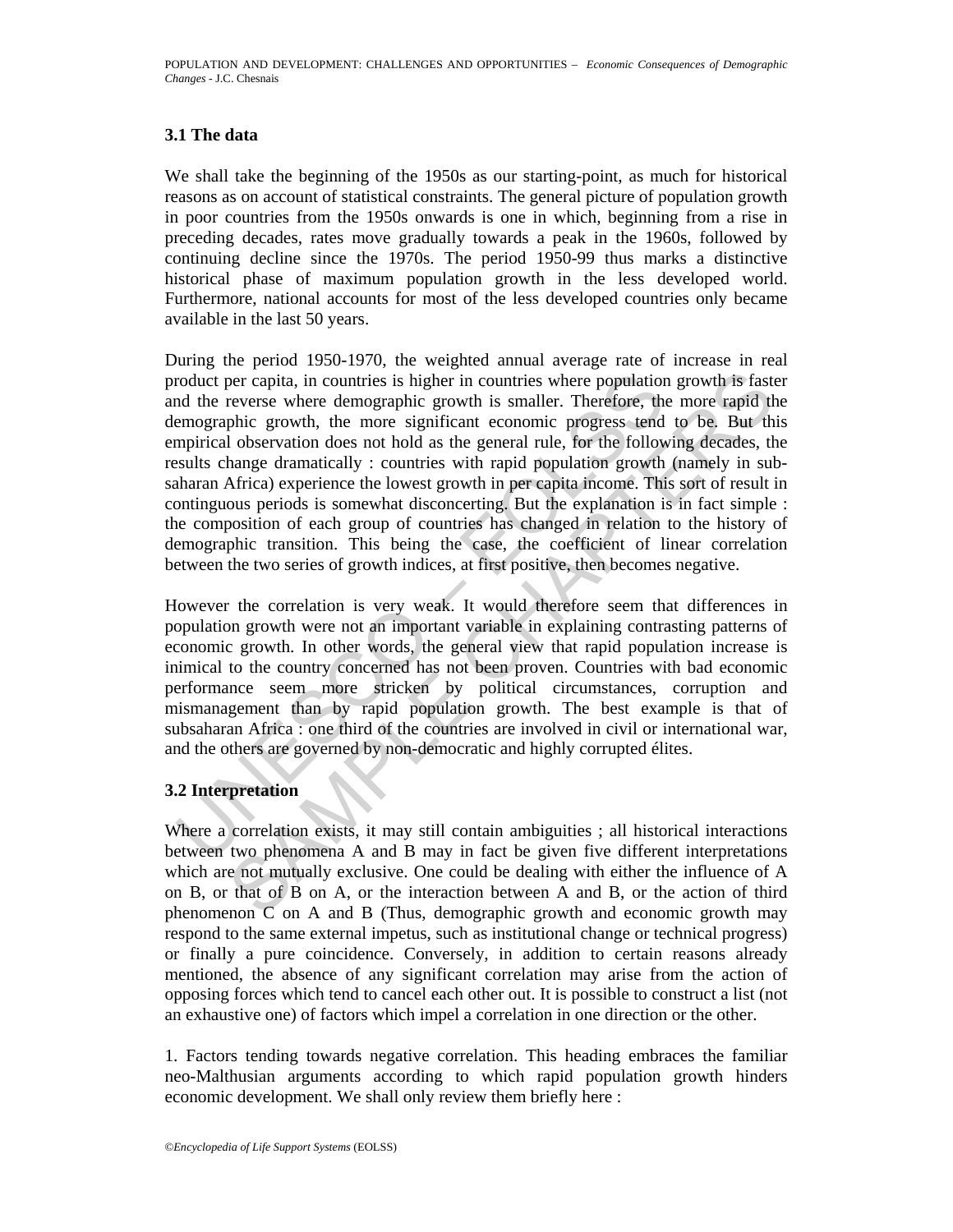- Population growth increases the pressure on natural resources, for instance, limited land or space. In the agricultural sphere, particularly, this means a decline in the average surface area of arable land per labourer, according to the law of diminishing returns. Because of the time it takes for institutions to adjust, such pressure constitutes an obstacle to the process of breaking with traditional forms.
- Continuing high fertility forces most of the population to devote its time and energy to bringing up children. Productive labour outside the home is noticeably reduced, particularly among women.
- population the same standard of living (which is to same investments, in Sauvy's parlance) is such that the potential for propartion is seriously reduced. A 3 % rate of demograpic example, will absorb from 9 % to 12 % of t opulation the same standard of living (which is to say, demographi<br>vestments, in Sauvy's parlance) is such that the potential for private and publi<br>apital formation is seriously reduced. A 3 % rate of demographie inverses, The degree of investment necessary to guarantee additional members of the population the same standard of living (which is to say, demographic investments, in Sauvy's parlance) is such that the potential for private and public capital formation is seriously reduced. A 3 % rate of demographic increase, for example, will absorb from 9 % to 12 % of the national income, where the incremental capital - output ratio is 3 or 4. This results in a decline of investment in plant per worker, which in turn affects improvements in productivity. Conversely, a decline in fertility releases resources for the accumulation of capital : it has been demonstrated that, in the US, for example, the contraction in education costs, on the one hand, and the increase in human and non-human capital, on the other, have been almost symmetrical.
	- Economic development tends, over a greater or lesser span of time to result in a greater decline in the crude birth-rate than in the crude death-rate (i.e. the third phase of demographic transition), causing population growth to slow down.
	- The less developed world begins with an already considerable handicap : per capita income is many times less than it was in the currently developed countries just before their industrial revolution (Kuznets 1954) ; current rates of demographic growth are 1.5 to 2 times higher in the developing world than they were in the Old World when its growth rates were at their peak.

2. Factors tending toward positive correlation. These factors may arise equally from the effect of income of population, or vice versa.

• Economic growth may stimulate population growth by raising fertility (through reducing certain forms of sterility, intra-uterine deaths, etc) ; by encouraging immigration (which, in turn, stimulates further economic growth) ; and above all by reducing mortality. The positive effect of improvements in health conditions is probably less fundamental in its direct influence, which could include : the gradual disappearance of economic losses connected with early death ; a reduction of the destabilizing effects of death on family organization ; and an increased psychological and physiological capacity for work. It is estimated that in certain tropical countries the proportion of people with malaria may have been as high as three-fifths. The indirect influence of better health on socioeconomic change proceeds via its capacity to transform the environment. Thus, in early modern Europe, as much as in contemporary poor countries, malaria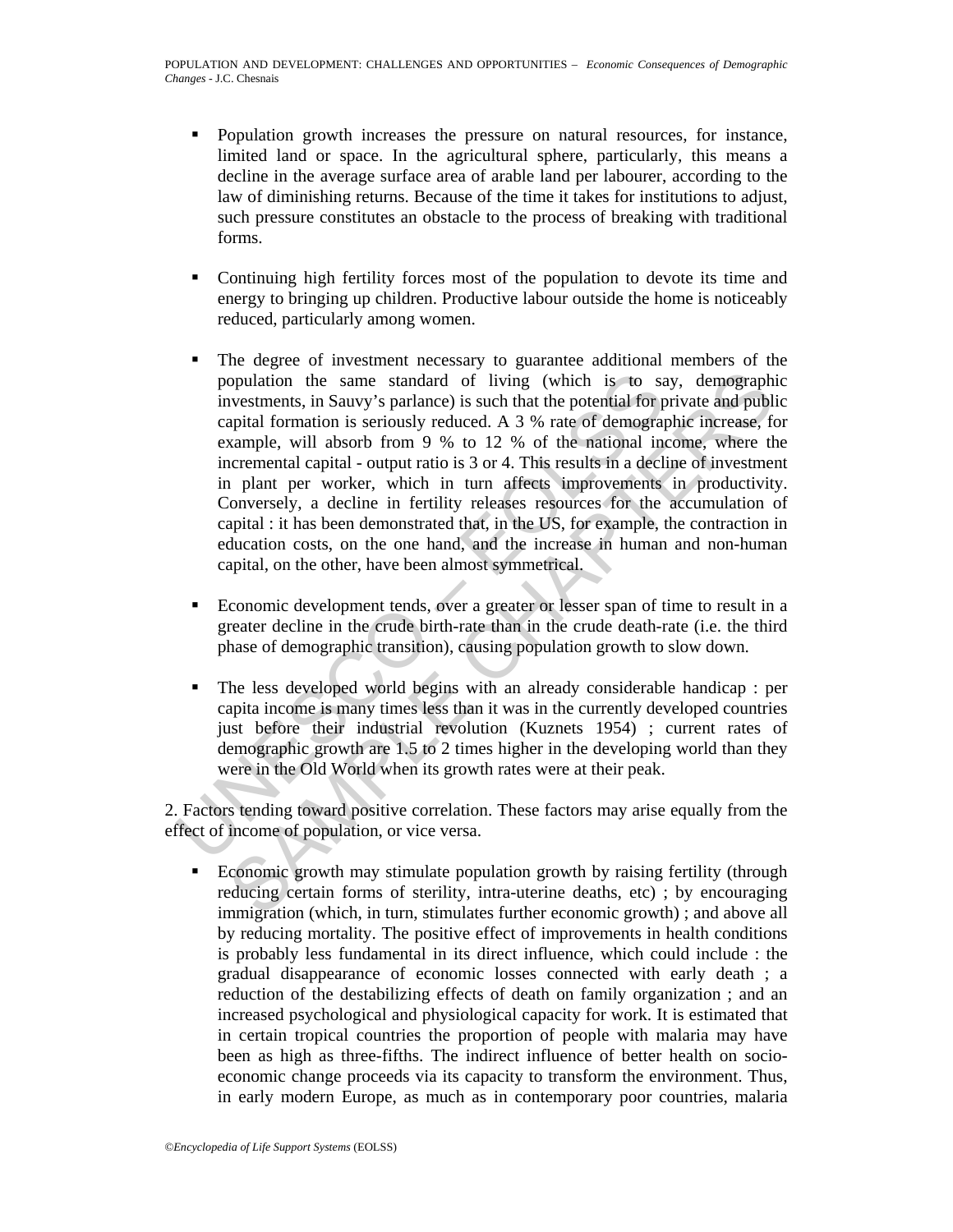long caused the neglect of vast tracts of arable land ; control over death promoted the emergence of rational attitudes, encouraging the decline of traditional fatalism, and facilitating the birth of the idea of progress. The decline of the immemorial tyranny of disease was a historical turning-point with incalculable and far-reaching implications. It represents a pre-condition to the modernization of societies or so to speak, the first face of progress. It was accompanied by an increase in the quantity and -even more so- the quality of labour. In this sense, there is a cumulative interaction between access to greater prosperity and the improvement in a population's state of health : they constitute a mutual exchange which sets in motion highly complex mechanisms in which the growth of income enables higher standards of nutrition and education, which in turn are capable of feeding back into further increases in income itself and population.

 The influence of demographic increase on economic growth. Under favourable circumstances ,industrialization may turn demographic growth into a valuable stimulant to the rise in standards of living, both by procuring labour to exploit natural resources and by widening the markets necessary to absorb and make profitable the fruits of mass production. 19th and 20th centuries are one example. In other words, demographic increase can affect the supply and demand of economic agents.

**FROM THE SCONDIGE THE SCONDIGE SET AS THE SCONDIGED THEORY (SIGNATIST THEORY OR EXERCIST THEORY SIGNATIST SURFALLS IN A CONDUCT THE STATE INTIGATIST THEORY INTEGRED THEORY INTEGRED THEORY INTEGRED THEORY INTEGRED THEORY I** opulation.<br>
the influence of demographic increase on economic growth. Under favourabl<br>
ricumstances , industrialization may turn demographic growth into a valuab<br>
timulant to the rise in standards of living, both by procur The potential impact of such increases on the bulk of national income is as follows. An increase in the number of inhabitants is accompanied by an increase in needs and consumption ; this mechanism, while obvious, is complicated by the degree to which it actually operates. Investment, for instance may increase with population growth ; in India, the net rate of capita accumulation more than doubled in relation to national income between the beginning of the 1950s and the beginning of the 1990s. Such an expansion of needs facilitates realization of economies of scale and the intensification of productive efforts by mobilizing labour capacity and underexploited resources and by changing methods of cultivation (e.g. reduction of fallow land, use of fertilizers, irrigation, mechanization, multiple harvesting practices : see Boserup 1965, 1981).

Changes in employment opportunities are the source of two mechanisms which generate gains in productivity :

1. Geographic and sectoral migration, connected with demographic pressure in rural areas. The transfer of the working population from low productivity agriculture to sectors with high productivity -even in countries with too large a surplus agricultural population to be absorbed- is generally the result of an improvement in average productivity. As a generale rule, growth of the non-agricultural work-force has a strong positive relation with that of real productivity per head. The economic history of Japan best illustrates this process. This mechanism relates largely to differences in incomes between the agricultural and other sectors.

An increase in the non-agricultural population can also cause a rise in food prices which is capable of reducing the rigidity of agricultural supply ; by affecting wage costs such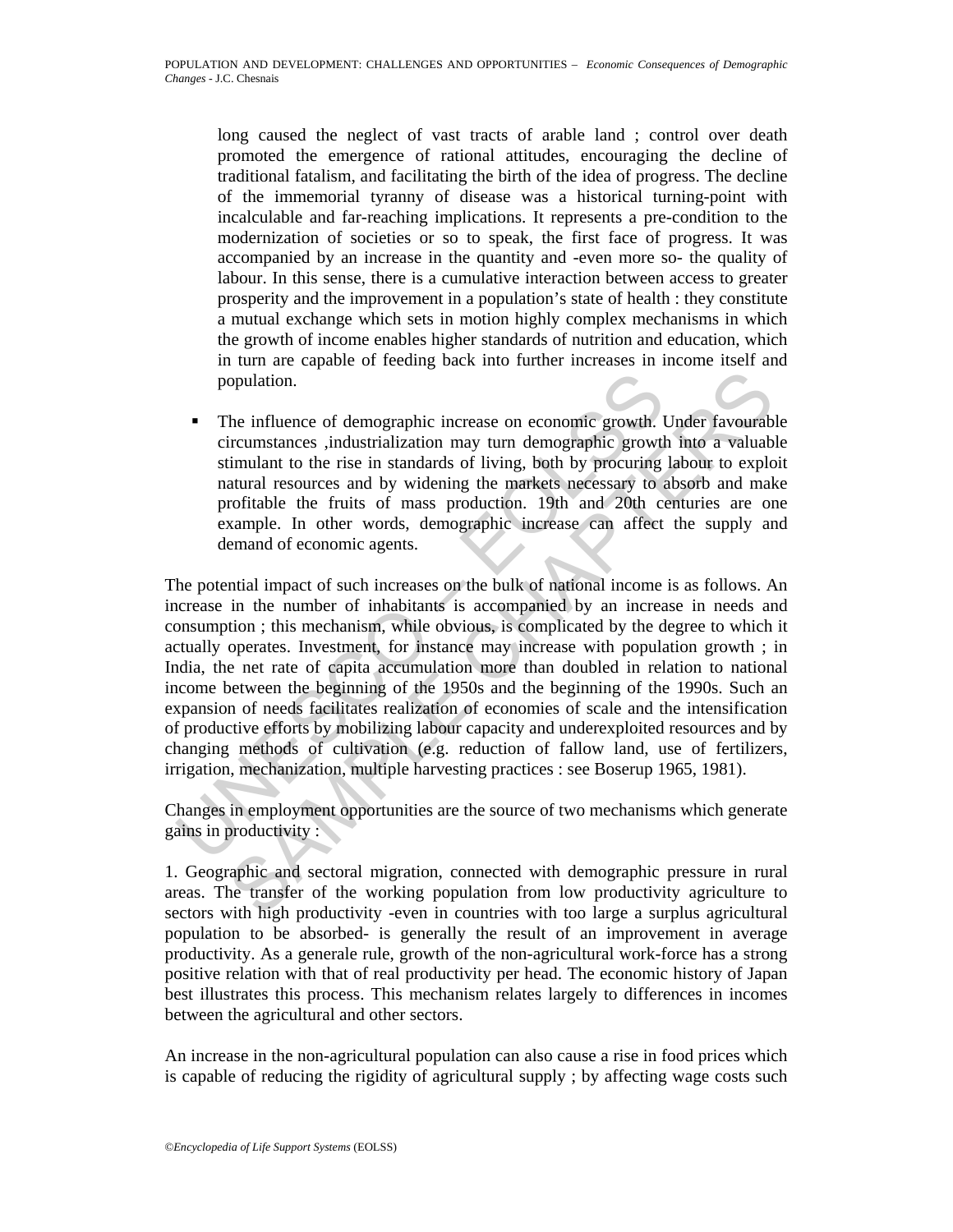an increase can facilitate the adoption of industrial strategies relying on intensive labour to manufacture goods.

2. The replacement of generations of illiterate or semi-literate labourers by new and better-educated generations more open to modernity. This process is all the more important because, despite regular exposure of gaps in the educational process, considerable progress has been made in the last few decades. While slow and imperceptible, like all structural phenomena, such developments can prove decisive in the long term.

#### **Conclusion**

here is a clear contradiction between the paradigms prevailing in<br>terature and historical reality. Dominant theories are unable to acco<br>evvelopment over the last few decades. A singular fact remains to<br>evvelopmig countries a clear contradiction between the paradigms prevailing in the economic and historical reality. Dominant theories are unable to account for economic<br>enent over the last tew decades. A singular fact remains to be explained There is a clear contradiction between the paradigms prevailing in the economic literature and historical reality. Dominant theories are unable to account for economic development over the last few decades. A singular fact remains to be explained : in developing countries (except in Africa) the growth rate of GNP per capita between 1950 and 1998, according to World Bank estimates, was higher than that of developed countries. This finding is all the more astonishing given that the industrialized nations, with considerably fewer demographic constraints, experienced an annual increase in per capita income of only around 2 % during the phase of their greatest expansion, up to the mid-twentieth century. A considerable number of the less developed countries had, moreover, been at zero growth for centuries. The disasters forecast in the post-war period were not realized, in spite of a larger demographic boom than was expected. Even the economic projections made before 1975 by renowned experts erred in the direction of excessive pessimism.

The maxim : "there are no poor countries, merely badly run ones" doubtless conveys more than a modicum of truth.

# **4. Secular growth in the industrial world**

Modern economic development has a long history. From the eigthteenth century onwards, Western countries experienced a lasting increase in their rates of demographic growth. While admitting a degree of impoverishment, it appears that already in that period increases in agricultural production were at least equal to population growth. For over two centuries there was a considerable population increase, but, in contrast to past increases, this wave of growth was not interrupted by famine. Moreover, instead of a resulting fall in living standards, which had been the case hitherto via the well-known mechanisms described by Malthus, there was a rapid economic expansion.

A new demographic and economic system emerged, characterized by unprecedented growth in both sectors. The definitive feature is, rather, the fact of acceleration consequent on important technical innovations in the harnessing of energy. The nature of this phenomenon extended well beyond the industrial sphere, simultaneously transforming the realm of ideas, social structures, and political institutions. Really, one is dealing here with a general acceleration in history. In western Europe, change escalated from 1840 onwards : European prosperity became manifest, population growth increased, and domination over other continents was established. Mass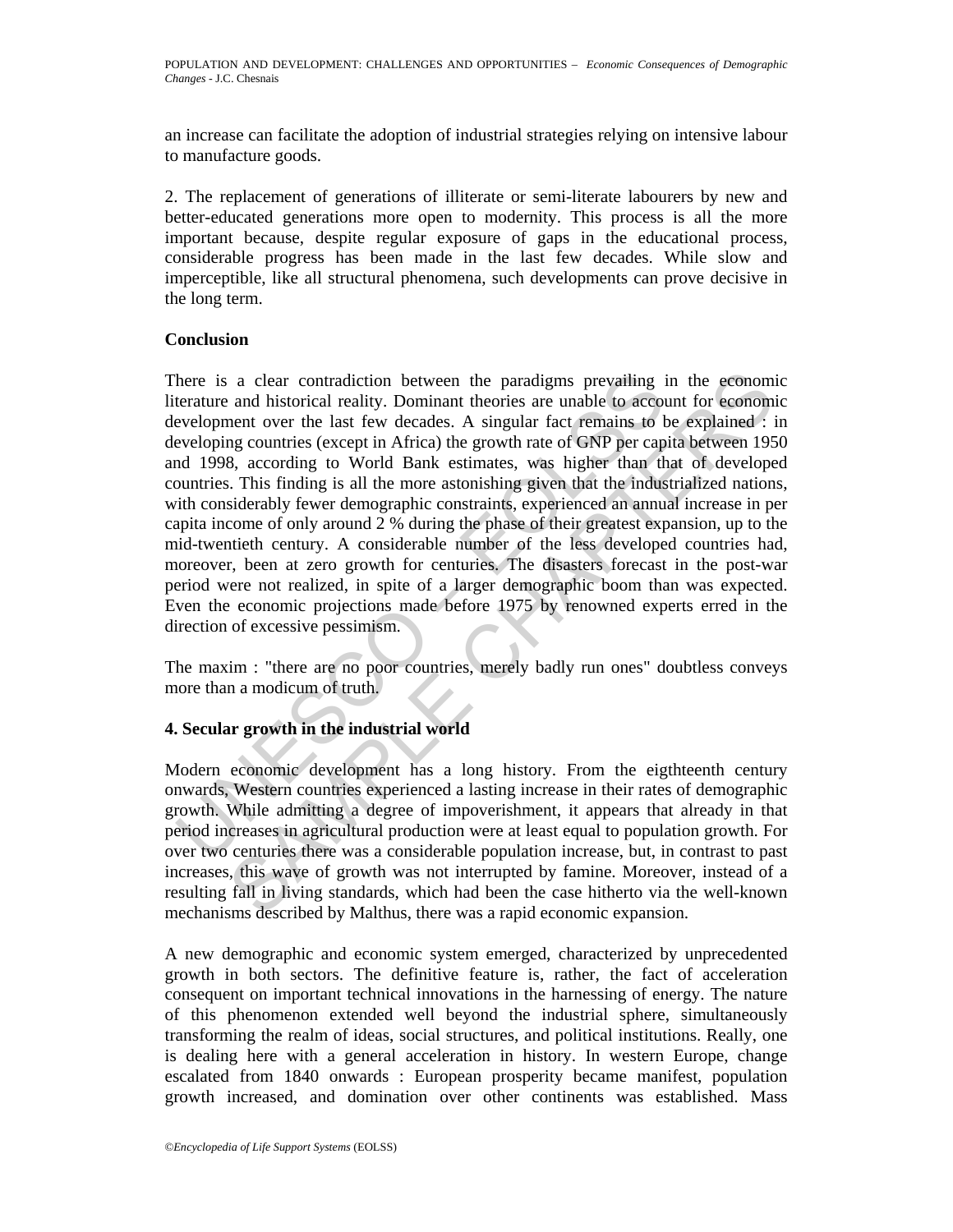migration, encouraged by falls in the cost of sea travel and the development of railways, commenced.

-

- -
- -

# TO ACCESS ALL THE **24 PAGES** OF THIS CHAPTER, Visit[: http://www.eolss.net/Eolss-sampleAllChapter.aspx](https://www.eolss.net/ebooklib/sc_cart.aspx?File=E1-13-02-04)

#### **Bibliography**

ASHTON, T.S. (1948) : The industrial Revolution, 1760-1830 (London : Oxford University Press). [An historical study of the beginning of the industrialization in England]

ibliography<br>
SHTON, T.S. (1948): The industrial Revolution, 1760-1830 (London : Oxford Unitsorical study of the beginning of the industrialization in England]<br>
AIROCCH, C. (1981): The Main Trends in National Economic Despa **Phy**<br>
T.S. (1948) : The industrial Revolution, 1760-1830 (London : Oxford University Press). [A<br>
itudy of the beginning of the industrialization in England]<br>
I. C. (1981) : The Main Trends in National Economic Disparitie BAIROCH, C. (1981) : The Main Trends in National Economic Disparities since the Industrial Revolution, in P. Bairoch and M. Lévy-Leboyer (eds.), Disparities in Economic Development since the Industrial Revolution (London), 3-17. [A study of international inequalities between developed countries and the third world]

BAIROCH, P. (1981) : Population Growth and Long Term International Economic Growth, IUSSP International Conference on Population, Manila, 1981, 141-63. [This communication shows the negative aspect of populatiion growth]

BOSERUP, E. (1965) : The Conditions of Agricultural Growth (London : Allen & Unwin).

BOSERUP, E. (1965) : The Conditions of Agricultural Growth : The Conditions of Agrarian Change under Population Pressure (London : Allen & Unwin).

- (1970) : Woman's Role in Economic Development (London : Allen & Unwin).

(1981) : Population and Technology (Oxford : Blackwell). [These two books are unconventional : they illustrate the impact of population pressure on agricultural innovation and on global technical progress]

- (1981) : Population and Technology (Oxford : Blackwell).

[The positive role of population pressure on output]

BURINGH, F. et al. (1975) : Computation of the Absolute Maximum Food Production of the World (Wageningen). [This presents the resources of the planet]

CHENERY, H.B., and SYRQUIN, M. (1975) : Patterns of Development, 1950-1970 (Oxford : Oxford University Press). [Describes all the facets of economic development]

CHESNAIS, J.C. (1992) : The demographic transition (Oxford : Blackwell). [A summary of the patterns and implications of the demographic transition worldwide]

CHESNAIS, J.C. and SAUVY, A. (1973) : Progrès économique et accroissement de la population : une expérience commentée, Population, 4-5 : 843-57. [This article shows that, contrary to the common belief, there is no statistical correlation between the rate of population growth and the rate of economic growth]

CLARK, C. (1971) : Population Growth and Land Use (London : Macmillan). [A classic on agricultural economics]

COALE, A.J. (1979) : Population Growth and Economic Development, Foreign Affairs, 415-29. [This paper shows the negative impact of high fertility on the accumulation of capital]

DENISON, E. F. (1980) : The Contribution of Capital to Economic Growth, AER, 70 (May), 220-24. [An attempt to decompose the factors of economic growth]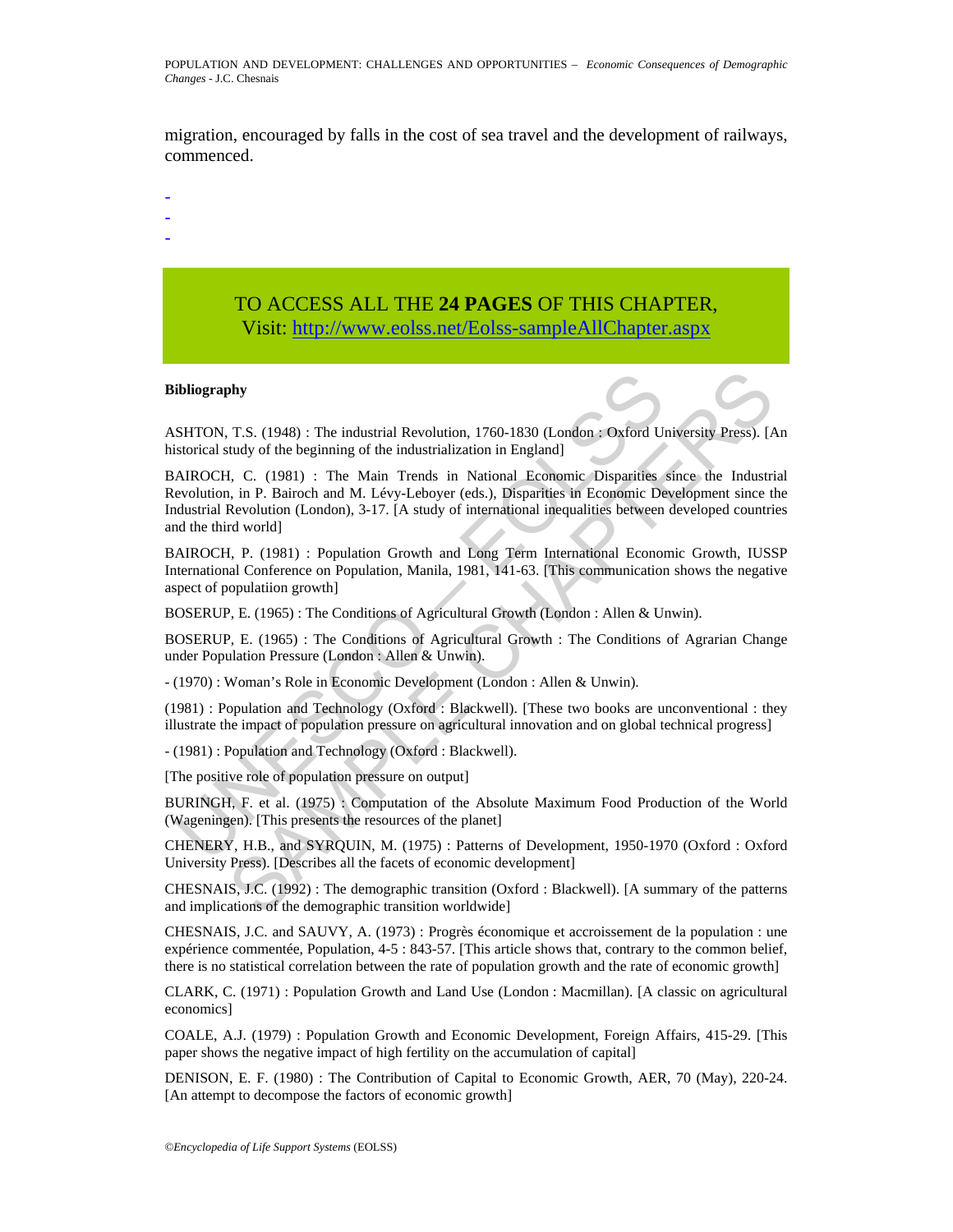EBERSTADT, N. (1981) : Hunger and Ideology, Commentary, (July), 40-49. [An article on the origines of famine in the XXth century : it is not physical capacity but leader's deliberate will]

HANSEN, A.H. (1939) : Economic Progress and Declining Population Growth, AER, 29 : 1-15. [The negative impact of population decline on economic growth]

HANSEN, A.H. (1939) : Economic Progress and Declining Population Growth, AER, 29 : 1-15. [This paper is the key paper of the stagnationist literature. The end of population growth deletes one source of long-term economic growth]

KEYNES, J.M. (1937) : Some Economic Consequences of a Declining Population, Eugenics Review, 29 : 13-17. [Keynes argues that population decline depresses demand]

KUZNETS, S. (1954) : Underdeveloped Countries and the Preindustrial Phase in the Advanced Countries, Proceedings of the World Population Conference, Rome, 1954, V. 947-70.

(1965) : Demographic Aspects of Modern Economic Growth, World Population Conference, Belgrade.

KUZNETS, S. (1965) : Economic Growth and Structure (Norton). [A summary of empirical evidence on national economic experiences]

(1967) : Population and Economic Growth, Proceedings of the American Philosophical Society (June), 170-93. [Three seminal papers on the role of population growth on modern economic growth. A positive view]

UZNETS, S. (1965): Economic Growth and Structure (Norton). [A summary of er<br>UZNETS, S. (1965): Economic Growth and Structure (Norton). [A summary of er<br>tional economic experiences]<br>967): Population and Economic Growth, Pr Enter Aspects of two-tent Leonomic Coveta, worth optimate Convention-<br>S. S. (1965): Economic Growth and Structure (Norton). [A summary of empirical gridene conomic experiences]<br>opulation and Economic Growth, Proceedings of KUZNETS, S. (1975) : Population Trends and Modern Economic Growth : Notes towards an Historical Perspective, in UN, The Population Debate : Dimensions and Perspectives, World Population Conference, Bucharest, 1974, i (New York : UN). [An analytical paper on the demographic mechanisms affecting the rise in income]

KUZNETS, S. (1977) : Two Centuries of Economic Growth : Reflections on US Experience, AER, 67 (1), 1-14. [The role of population dynamism in the supremacy of America]

MADDISON, A. (1995) : Monitoring the world economy 1820-1992, OECD, Paris. [A statistical presentation of national accounts]

MADDISON, A. (1995) : Monitoring the World Economy, OECD, Paris. [A summary of long time series on national accounts, labor force, etc]

SAUVY, A. (1943) : Richesse et population, Paris, Payot. [A book on the influence of French population stagnation on the backwardness of many economic sectors]

SAUVY, A. (1972) : Les charges et les avantages de la croissance de la population, Population, 1 : 9-26. [An analytical study of costs and benefits of population growth]

SCHULTZ, R. (1961) : Investment in Human Capital, AER, 51 (Mar.), 1-17. [This article argues that education is a key for economic development]

SIMON, J.L. (1977) : The Economics of Population Growth (Princeton, NJ : Princeton University Press), 165. [A complete book -a non-malthusian one- with many econometric presentations on population economics]

World Bank (1984) : World Development Report, 1984 (Washington, DC). [Special report on the interaction between population change and economic development]

World Bank (2000) : World Development Report, 2000. Special subject. Attacking poverty (Washington, DC). [An annual report studying a given topic and the corresponding policy recommendations, followed by a worldwide detailed statistical appendix]

World Bank Atlas : latest editions, 1997, 1998, 1999, 2000 (Washington). [An annual compendium of worldwide statistics]

#### **Biographical Sketch**

**Jean-Claude Chesnais**, is senior research fellow at Institut National D'Etudes Demographiques(INED) France. He is a Director, Unit "Dynamics and renewal of the populations", National Institute of